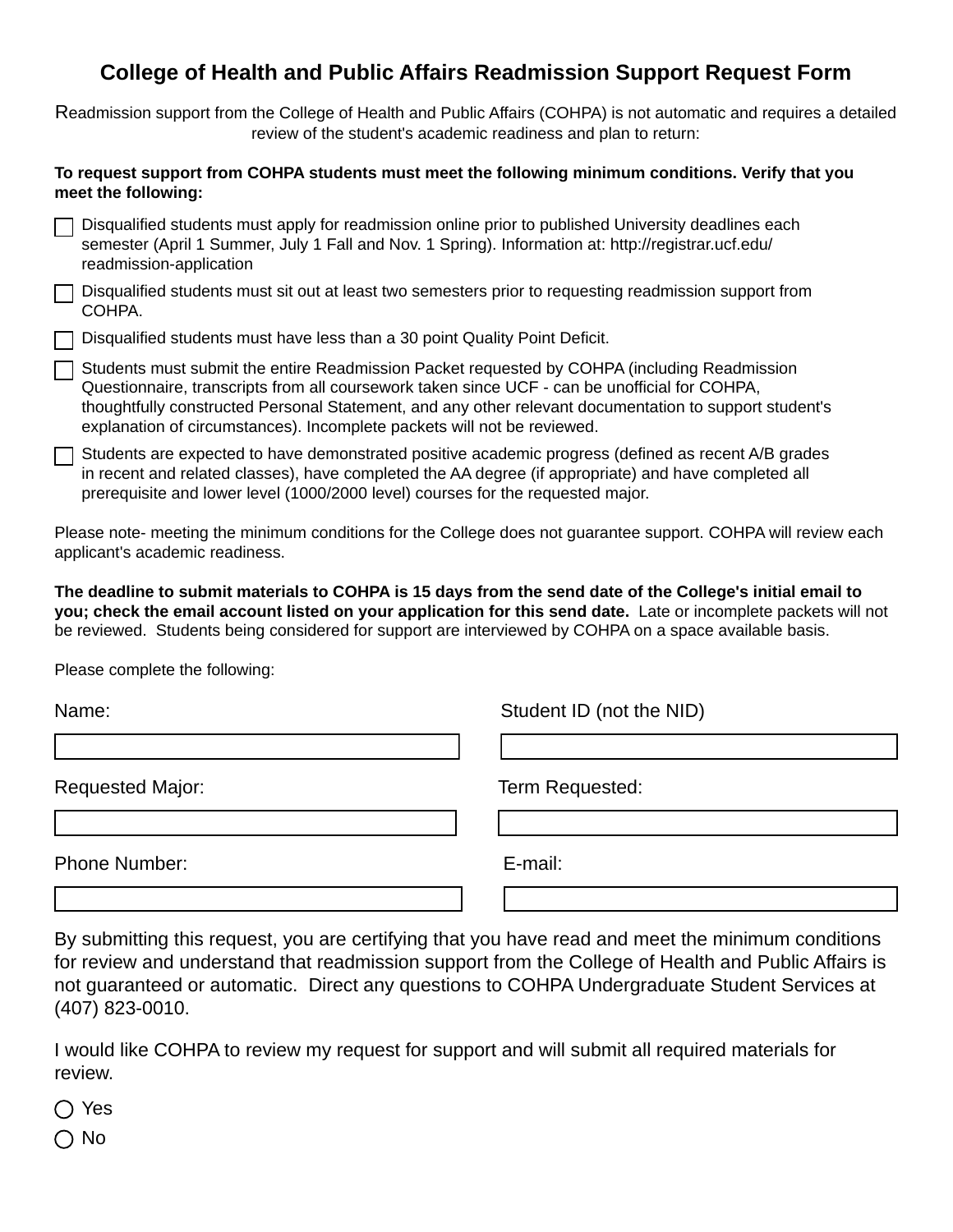## **COHPA Readmission Questionnaire**

This questionnaire will be reviewed by the College of Health and Public Affairs (COHPA) along with the other materials in the Readmission Packet. In order for COHPA to make a determination of support for readmission it will review academic readiness for each applicant. You should thoughtfully type your responses to the questions below. Once complete, the Readmission Packet must be submitted to Undergraduate Student Services in HPA II Room 115 either in person, by fax (407) 823-0022, or by e-mail to hpainfo@ucf.edu. **The deadline to submit materials to COHPA is 15 days from the send date of the College's initial email to you; check the email account listed on your application for this send date.** 

1. What is your current chosen major in COHPA and how does readmission into this major support your career goals. Be specific:

2. Why have you chosen to attempt to return to UCF now, and what steps have you taken to improve your academic skills?

3. Have you completed an Associate of Arts (AA) degree from a Florida public institution?

 $\bigcap$  Yes, prior to disqualification from UCF

 $\bigcap$  Yes, completed while disqualified from UCF

 $\bigcap$  No, I am currently working on completing the AA degree

 $\bigcap$  No, I do not plan to complete an AA degree prior to seeking support for readmission

4. If you answered "**No**" above, please state the circumstances that prevented you from completing the AA degree: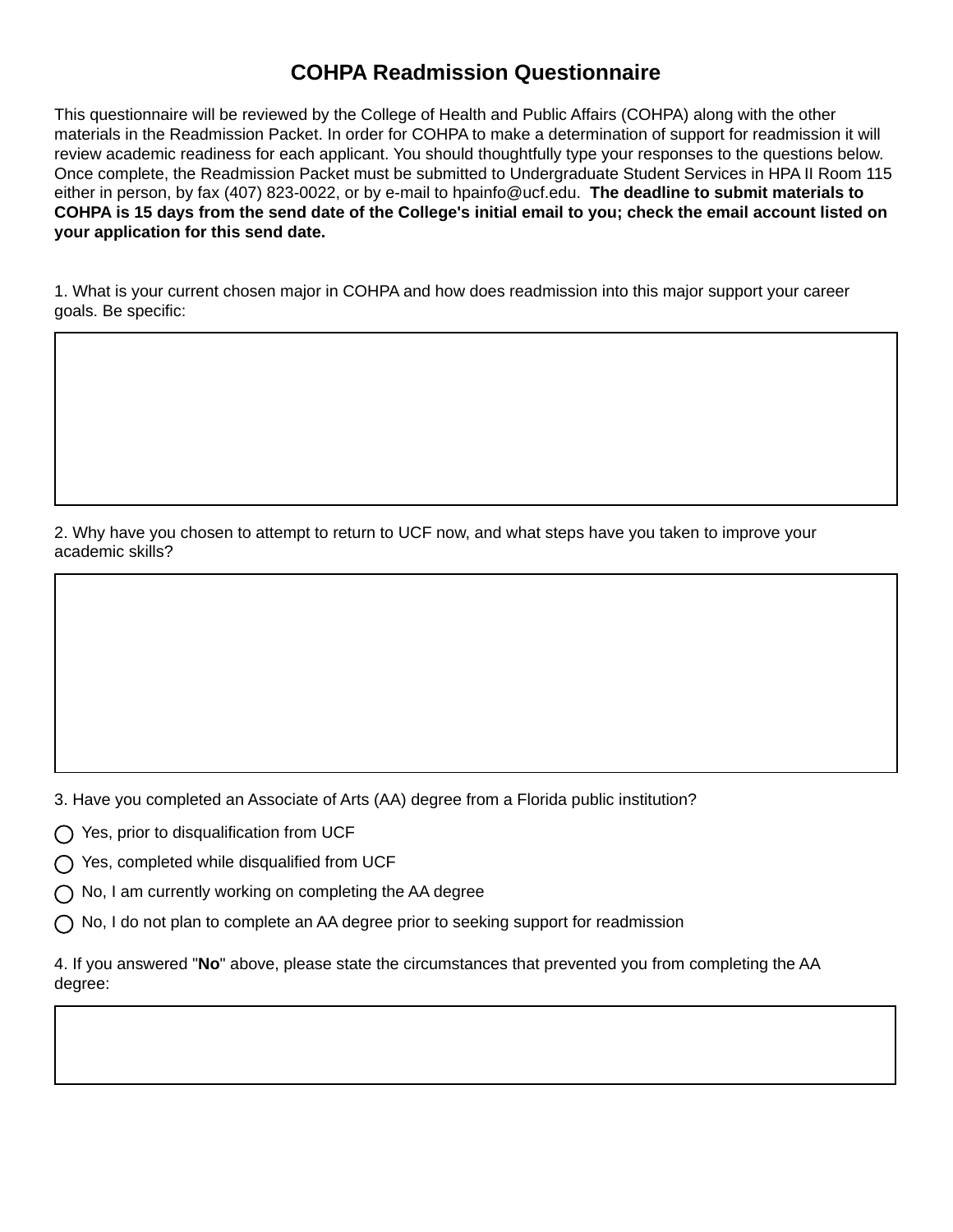5. Have you completed all of the prerequisite courses (if any) required for this major? Prerequisite information for each major in COHPA can be found at[: catalog.ucf.edu](http://catalog.ucf.edu/programs/degree-programs)

Yes all prerequisites for this major are complete

No, I still have prerequisite courses I need to complete

6. If you answered "**Yes**" above, list the prerequisites required for your major and the grades received in those courses:

7. Have you taken courses toward demonstrating positive academic progress since disqualification at UCF. Positive progress is defined as A/B grades in recent and related classes:

Yes

 $\Box$  No, I have not taken any coursework since disqualification

8. If you answered "**Yes**" to question 7 above, please list all the courses taken, grades received, and institution attended. If you answered "**No**" to question 7, please indicate the circumstances that prevented you from taking coursework toward demonstrating positive academic progress.

## **In addition to listing courses here, you must still submit unofficial transcript to COHPA with the Readmission Packet.**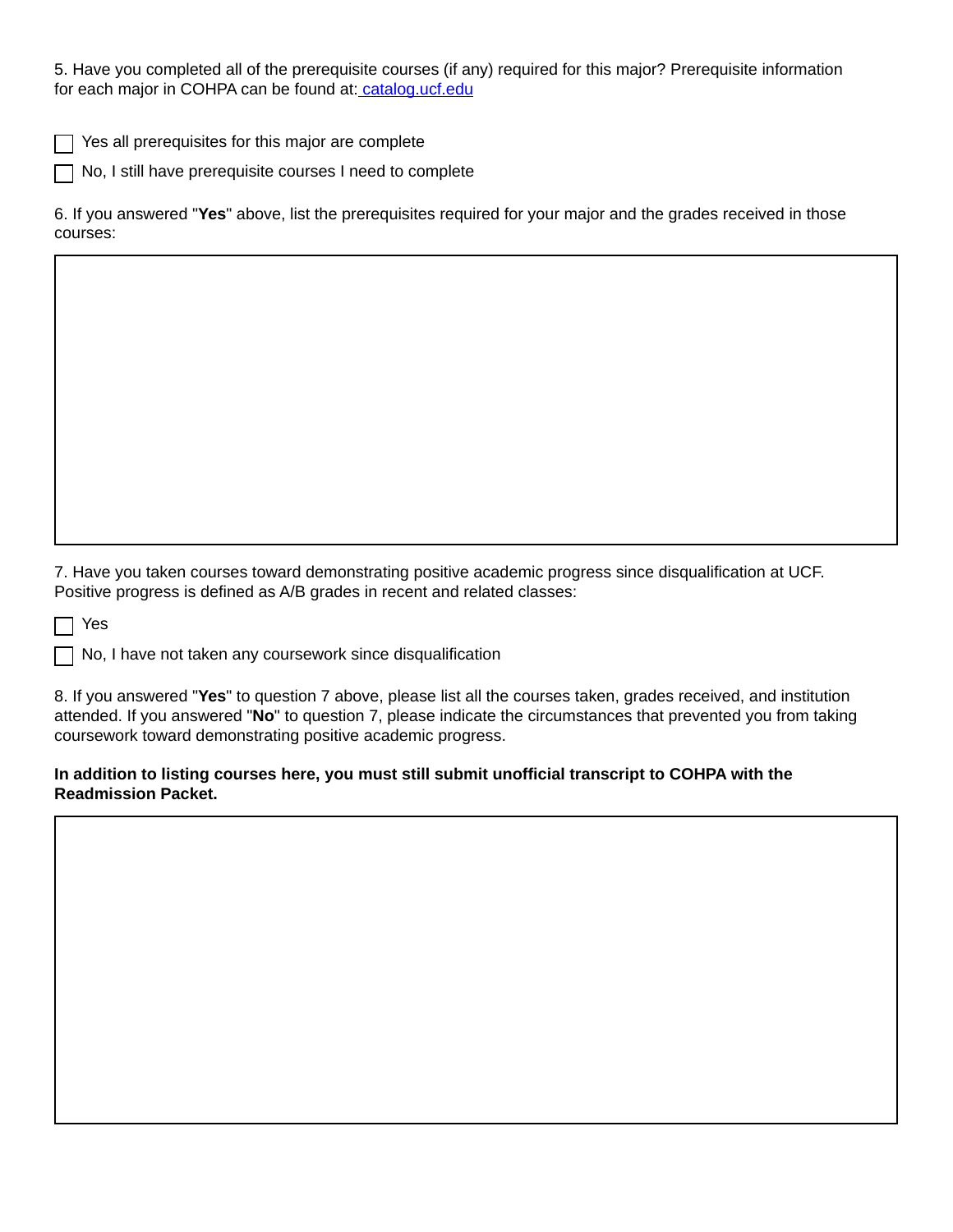9. Why do you feel you did not previously do well at UCF (address any areas in which you had difficulty at the time) and what specific changes have you made to address those areas?

| 10 (A). Are you currently working?                                                 | readmitted?                   | 10 (B). If working, how many hours per week do plan to work if                                               |
|------------------------------------------------------------------------------------|-------------------------------|--------------------------------------------------------------------------------------------------------------|
| Yes<br>1 No                                                                        |                               |                                                                                                              |
| specific skill areas. Select the areas below that you feel would most benefit you: |                               | 11. If readmitted into a COHPA major, you may be required to seek tutoring or complete academic workshops in |
| Time Management                                                                    | Goal Setting/ Motivation      | Math Skills                                                                                                  |
| Note Taking                                                                        | <b>Test Taking Strategies</b> | Test Anxiety                                                                                                 |
| <b>Writing Skills</b>                                                              | Memory/ Concentration         | <b>Study Skills</b>                                                                                          |
| Other                                                                              |                               |                                                                                                              |

12. Why should the College of Health and Public Affairs provide you with a recommendation for readmission into this major? What specific plans or changes have you made to ensure your future academic success?